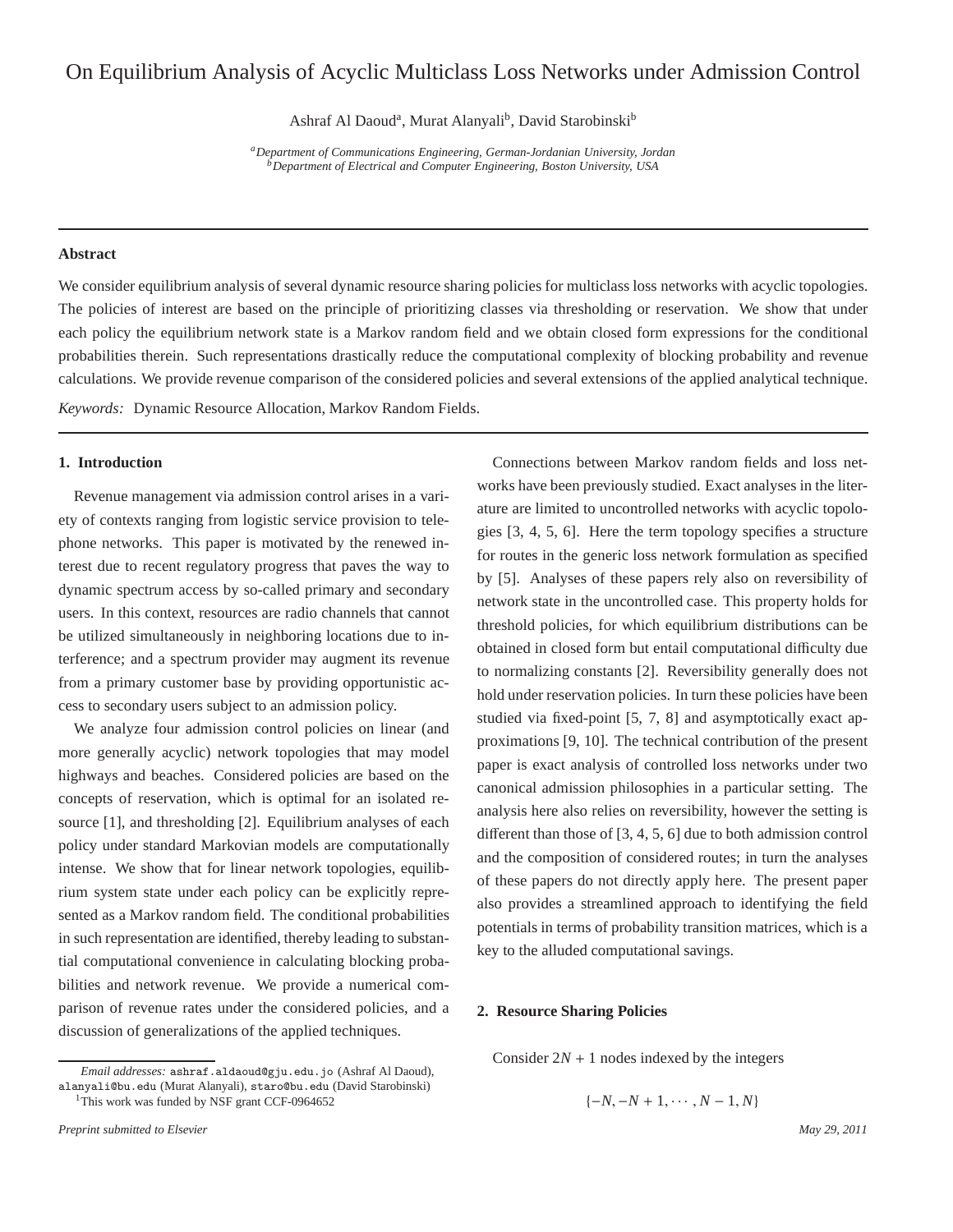and let an edge be drawn between nodes *i* and *j* if  $|i - j| = 1$ . We shall interpret each edge as a collection of *C* resources. We consider two types of dynamic requests for resources: At each node, type  $k$  ( $k = 1, 2$ ) requests arrive according to a Poisson process with rate  $\lambda_k$ . If honored, such a request generates a revenue of  $r_k$  units and it holds one resource at each edge that is incident to the node of arrival. Arrival processes across nodes and types are independent, and holding times are exponentially distributed with unit mean, independently of the history prior to the request arrival.

Let  $n_{i,k}$  denote the number of type  $k$  requests in service at node *i*. We shall denote the detailed occupancy of node *i* by

$$
\mathbf{n}_i \doteq (n_{i,1}, n_{i,2})
$$

and the total occupancy of the node by

$$
s_i \doteq n_{i,1} + n_{i,2}.
$$

Hence the vector  $(\mathbf{n}_{-N}, \cdots, \mathbf{n}_{N})$  of detailed occupancies necessarily satisfies

$$
s_i + s_{i+1} \le C
$$
, for all  $i = -N, \dots, N-1$ . (1)

We consider the following four policies to share the available resources between the two types of requests:

- 1. **Complete Sharing Policy:** A request, of either type, is admitted whenever the network has resources available to accommodate the request. Namely, a request is admitted if and only if its inclusion preserves condition (1).
- 2. **Threshold Policy:** This policy prioritizes type 1 requests by enforcing a threshold  $T$  ( $0 \leq T \leq C$ ) on the number of resources that can be unavailable due to ongoing type 2 requests. Namely, a type 1 request is admitted if that does not violate conditions (1), whereas a type 2 request is admitted if, in addition to (1), its inclusion preserves

$$
n_{i,2} + n_{i+1,2} \le T, \quad i = -N, \cdots, N-1.
$$
 (2)

3. **Complete Partitioning Policy:** Under a complete partitioning policy, the resources are statically divided between the two types so that  $K$  resources are allocated to type 1 and the remaining  $C - K$  resources are available exclusively to type 2 requests. A type 1 request is then admitted if its inclusion preserves

$$
n_{i,1} + n_{i+1,1} \leq K, \quad i = -N, \cdots, N-1.
$$

A type 2 request is admitted if its inclusion preserves

 $n_{i,2} + n_{i+1,2} \leq C - K$ ,  $i = -N, \dots, N - 1$ .

4. **Reservation Policy:** This policy prioritizes type 1 requests by rejecting type 2 requests above a certain occupancy level. Specifically, each node has a reservation parameter  $R$  ( $0 \leq R \leq C$ ). A type 1 request is admitted if its admission preserves conditions (1), whereas a type 2 request is admitted if, besides (1), its admission preserves the total number of requests in service at the node below *R*; i.e., *after* inclusion

$$
s_i \leq R, \quad i = -N, \cdots, N.
$$

Note that the reservation parameter acts on  $s_i$  rather than  $s_i + s_{i+1}$  so the policy differs slightly from trunk reservation policies considered earlier for circuit switched networks [7].

We point out that complete sharing and complete partitioning can be analyzed via special cases of threshold and reservation policies; so it suffices to analyze only the latter two policies.

### **3. Equilibrium Node Occupancies**

We define the network state **n** as

$$
\mathbf{n} \doteq (\mathbf{n}_{-N}, \cdots, \mathbf{n}_{N}).
$$

Under each of the above policies, **n** is an irreducible Markov process with a finite state space; therefore it possesses a unique equilibrium distribution  $\pi$ . The long-term rate of revenue generation is denoted by

$$
W \doteq \sum_{i=-N}^{N} \sum_{k=1,2} r_k \lambda_k (1 - B_k^{(i)}),
$$

where  $B_k^{(i)}$  $\binom{u}{k}$  is the blocking probability of type *k* requests at node *i*. By the PASTA property,  $B_k^{(i)}$  $\binom{u}{k}$  can be expressed in terms of the equilibrium distribution  $\pi$ . In this section, we provide closed form expressions for  $\pi$  that are particularly convenient for computing the blocking probabilities and in turn the revenue rate under each policy.

We define an occupancy state **n** to be *admitting* for type *k* at node *i* if a request of type *k* can be admitted at the node *i* at that network state. Let us denote such states by  $\mathcal{A}^{(i,k)}$ . For example, for a threshold policy, admitting states for type 2 requests at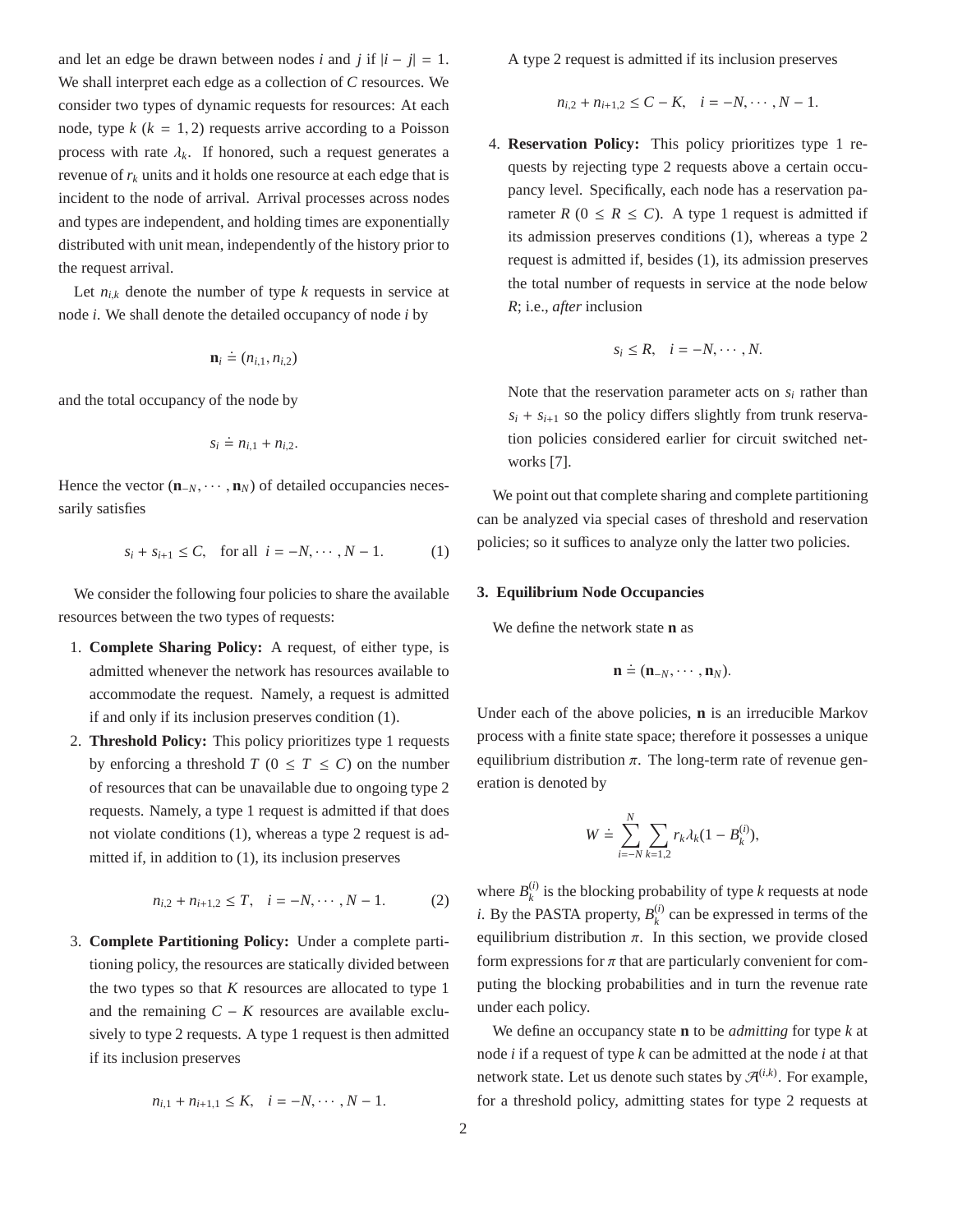node *i*,  $\mathcal{A}^{(i,2)}$ , are the states **n** that satisfy both conditions (1) and (2) with strict inequality. Due to the PASTA property, blocking probability of type *k* requests at node *i* is given by

$$
B_k^{(i)} = 1 - \sum_{\mathbf{n}: \mathbf{n} \in \mathcal{A}^{(i,k)}} \pi(\mathbf{n}).
$$
 (3)

For large values of parameters *N* and *C*, determining blocking probabilities via expression (3) is computationally intense. This is mainly due to two reasons: (i) The state space of the occupancy process **n** increases with the network size and the number of request types. Even in cases when the distribution  $\pi$ has a product form (as for the complete sharing policy), computation of  $\pi$  requires determining a normalizing constant that is NP-hard [11], and (ii) once  $\pi$  is obtained, computation of  $B_k^{(i)}$ *k* requires a large number of summands due to the statistical dependence among node occupancies.

Here we show that the alluded difficulties can be avoided in linear (more generally acyclic) network topologies for the considered sharing policies. Namely, we establish that under each policy the distribution  $\pi$  admits the representation

$$
\pi(\mathbf{n}) = \hat{\pi}_N(\mathbf{n}_0) \prod_{i=0}^{N-1} P_{N-i}(\mathbf{n}_i, \mathbf{n}_{i+1}) P_{N-i}(\mathbf{n}_{-i}, \mathbf{n}_{-i-1}), \quad (4)
$$

where  $\{\hat{\pi}_N(\mathbf{n}_0) : n_{0,1}, n_{0,2} = 0, 1, \dots, C\}$  is a probability distribution and  $P_j$ ,  $j = 1, \dots, N$  are stochastic matrices. Here, enumeration of matrix rows and columns with two-dimensional vectors  $\mathbf{n}_i$  is arbitrary but consistent for all matrices  $P_j$ . The structure of form (4) yields that  $\pi$  is a Markov random field with respect to the linear network graph. In the terminology of Markov random fields, the vector  $\hat{\pi}_N$  is a node potential and the matrices  $P_j$  are edge potentials.

Under the representation (4), the equilibrium variables

$$
\mathbf{n}_i, \mathbf{n}_{i+1}, \mathbf{n}_{i+2}, \cdots
$$

form a non-homogeneous Markov process whose transition probabilities are determined by the stochastic matrices *P<sup>j</sup>* . An immediate consequence of this observation is that the marginal distribution of the network load at the neighborhood of a given node admits a succinct characterization, and thereby leads to efficient computation of blocking probabilities at that node. For example, for a threshold policy with threshold *T*, blocking probability of type 2 requests at node 0 is given by

$$
B_2^{(0)} = 1 - \sum_{(\mathbf{n}_{-1}, \mathbf{n}_0, \mathbf{n}_1) \in \mathcal{A}} P_N(\mathbf{n}_0, \mathbf{n}_1) \hat{\pi}_N(\mathbf{n}_0) P_N(\mathbf{n}_0, \mathbf{n}_{-1}), \quad (5)
$$

where  $\mathcal{A}$  is the set of triplets  $(\mathbf{n}_{-1}, \mathbf{n}_0, \mathbf{n}_1)$  such that

$$
s_0 + s_1 < C
$$
,  $s_0 + s_{-1} < C$ ,  
\n $n_{0,2} + n_{1,2} < T$ ,  $n_{0,2} + n_{-1,2} < T$ .

Blocking probabilities at other nodes can be obtained through similar computations. Note that the number of possible values of  $\mathbf{n}_i$  is at most quadratic in *C* and membership in the set  $\mathcal{A}$  is verified in triplets; so (5) entails  $O(C^6)$  operations.

We next identify the matrices  $P_j$  and the distribution  $\hat{\pi}_N$  that render the form (4) an equilibrium distribution for the node occupancies under a threshold policy with parameter *T*. This will be done by first finding a nonnegative matrix *Q* and a nonnegative vector  $\phi$  such that the product

$$
\phi(\mathbf{n}_0) \prod_{i=0}^{N-1} Q(\mathbf{n}_i, \mathbf{n}_{i+1}) Q(\mathbf{n}_{-i}, \mathbf{n}_{-i-1})
$$
\n(6)

satisfies the detailed balance equations for the process **n**. This would imply that the process is reversible. Furthermore, it would imply that expression (6) would give the equilibrium distribution of  $\pi$  after being properly normalized to become a probability distribution on the state space associated with the threshold policy. Such a normalization can be imposed on the individual factors in (6) by defining  $P_j$ (**x**, **y**) from (4) as

$$
P_j(\mathbf{x}, \mathbf{y}) \doteq \frac{Q(\mathbf{x}, \mathbf{y}) \sum_{\mathbf{z}} Q^{j-1}(\mathbf{y}, \mathbf{z})}{\sum_{\mathbf{z}} Q^j(\mathbf{x}, \mathbf{z})}, \quad j = 1, \cdots, N \tag{7}
$$

where  $Q^j$  denotes the  $j^{th}$  matrix power of  $Q$ , and

$$
\hat{\pi}_N(\mathbf{x}) \doteq G\phi(\mathbf{x}) \left( \sum_{\mathbf{z}} Q^N(\mathbf{x}, \mathbf{z}) \right)^2 \tag{8}
$$

where

$$
G^{-1} = \sum_{\mathbf{x}} \phi(\mathbf{x}) \left( \sum_{\mathbf{z}} Q^N(\mathbf{x}, \mathbf{z}) \right)^2.
$$
 (9)

The sums in the above definitions run through all possible values of associated entries, which will be specified below. Note that under definitions (7)-(9) the product on the right hand side of (4) is equal to

$$
\frac{\hat{\pi}_N(\mathbf{n}_0)}{\left(\sum_{\mathbf{z}} Q^N(\mathbf{n}_0, \mathbf{z})\right)^2} \prod_{i=0}^{N-1} Q(\mathbf{n}_i, \mathbf{n}_{i+1}) Q(\mathbf{n}_{-i}, \mathbf{n}_{-i-1}).
$$
 (10)

It is easy to verify that if (6) satisfies the detailed balance equations for **n**, then so does (10); therefore (4) holds.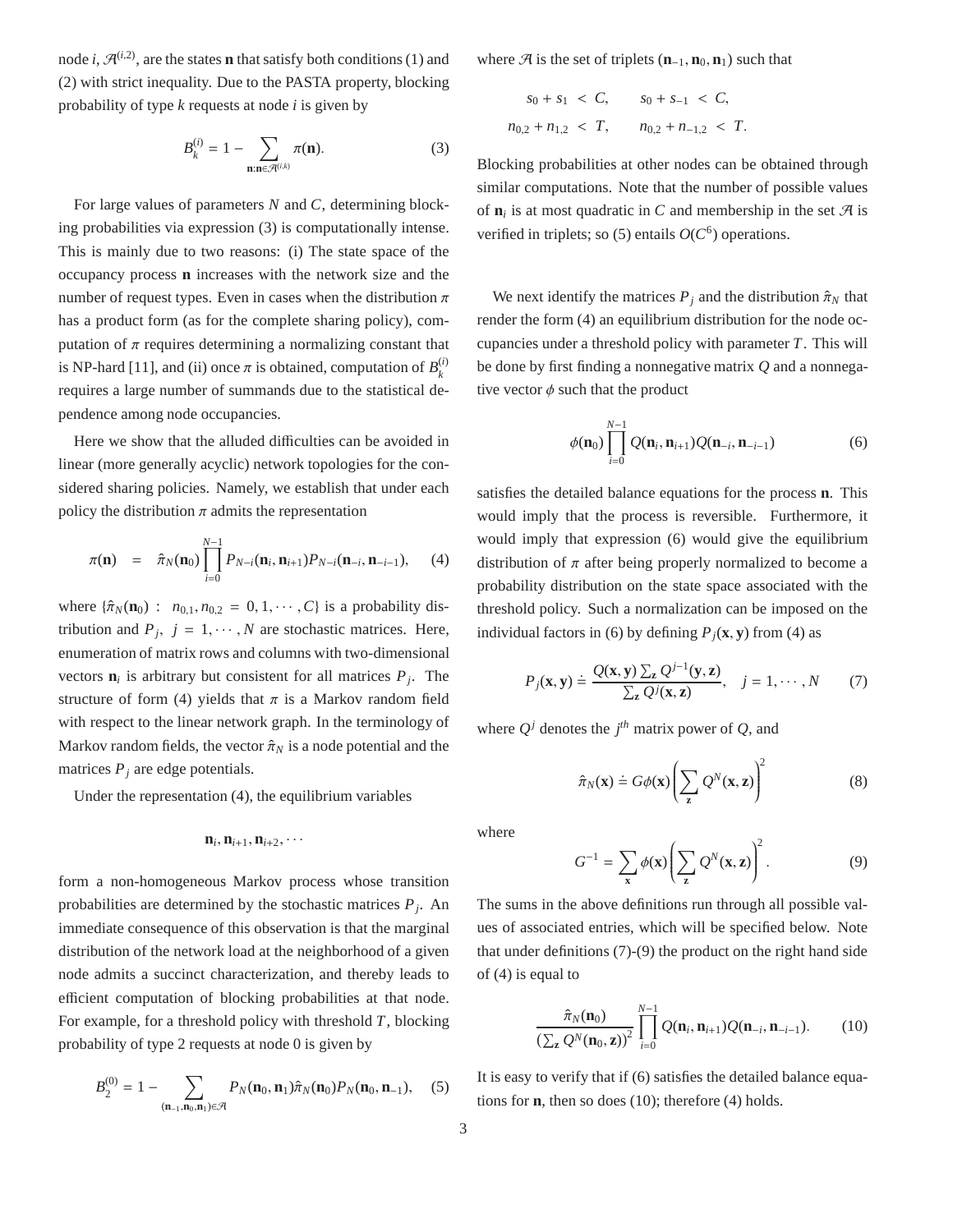We next carry out the program outlined above. Let

$$
M \doteq \{ \mathbf{x} = (x_1, x_2) \in \mathbb{Z}_+^2 : x_1 + x_2 \le C, x_2 \le T \}.
$$

**Theorem 3.1.** *(Threshold policy): Consider a threshold policy with parameter T. Let Q be the*  $|M| \times |M|$  *matrix defined by setting for each*  $\mathbf{x}, \mathbf{y} \in M$ 

$$
Q(\mathbf{x}, \mathbf{y}) = \begin{cases} \frac{\lambda_1^{y_1}}{y_1!} \frac{\lambda_2^{y_2}}{y_2!} & \text{if } \begin{cases} \sum_{k=1}^2 x_k + y_k \le C \text{ and} \\ x_2 + y_2 \le T \end{cases} \\ 0 & \text{otherwise.} \end{cases}
$$

*Let* φ *be the M-dimensional vector defined by setting*

$$
\phi(\mathbf{x}) = \frac{\lambda_1^{x_1}}{x_1!} \frac{\lambda_2^{x_2}}{x_2!}, \quad \mathbf{x} \in M.
$$

*Then (6) satisfies the detailed balance equations for* **n***; in turn the equilibrium distribution* π *of* **n** *is given by (4) subject to definitions (7)-(9).*

*Proof.* Let  $I\{.\}$  be the indicator function that is 1 if its argument is true and 0 otherwise. Also define

$$
e1 \doteq (1,0) and e2 \doteq (0,1),
$$

and for each  $i = -N, \dots, N$  the following vectors of tuples that have the same dimensionality as **n**:

$$
\mathbf{e}_{i,1} \doteq \left( (0,0), \cdots, \underbrace{(1,0)}_{i^{the entry}}, \cdots, (0,0) \right),
$$

$$
\mathbf{e}_{i,2} \doteq \left( (0,0), \cdots, \underbrace{(0,1)}_{i^{the entry}}, \cdots, (0,0) \right).
$$

Note that jumps of the process **n** are of the form  $\pm \mathbf{e}_{i,k}$  for some node *i* and some type *k*.

Let us refer to elements of the state space of the network occupancy process as feasible states. For a threshold policy with parameter  $T$ , state **n** is feasible if and only if it satisfies conditions (1) and (2). For each feasible state **n** let

$$
\mu(\mathbf{n}) \doteq \phi(\mathbf{n}_0) \prod_{i=0}^{N-1} Q(\mathbf{n}_i, \mathbf{n}_{i+1}) Q(\mathbf{n}_{-i}, \mathbf{n}_{-i-1}).
$$

For  $i \neq 0$  and  $k = 1, 2$ 

$$
\frac{\mu(\mathbf{n} + \mathbf{e}_{i,k})}{\mu(\mathbf{n})} = \frac{Q(\mathbf{n}_{i-1}, \mathbf{n}_i + \mathbf{e}_k)Q(\mathbf{n}_i + \mathbf{e}_k, \mathbf{n}_{i+1})}{Q(\mathbf{n}_{i-1}, \mathbf{n}_i)Q(\mathbf{n}_i, \mathbf{n}_{i+1})}
$$

$$
= \frac{\lambda_k}{n_{i,k} + 1} I\{\mathbf{n} + \mathbf{e}_{i,k} \text{ is feasible}\}.
$$

The second equality above follows since both  $Q(\mathbf{n}_{i-1}, \mathbf{n}_i + \mathbf{e}_k)$ and  $Q(\mathbf{n}_i + \mathbf{e}_k, \mathbf{n}_{i+1})$  are nonzero if only if

1) 
$$
s_i + s_{i\pm 1} + 1 \le C
$$
, and  
2)  $n_{i,2} + n_{i\pm 1,2} + 1 \le T$  when  $k = 2$ .

In that case  $\mathbf{n} + \mathbf{e}_{i,k}$  is feasible because **n** is feasible and it differs from  $\mathbf{n} + \mathbf{e}_{i,k}$  only in the *i*th entry; furthermore

$$
Q(\mathbf{n}_{i-1}, \mathbf{n}_i + \mathbf{e}_k) / Q(\mathbf{n}_{i-1}, \mathbf{n}_i) = \lambda_k / (n_{i,k} + 1)
$$
  

$$
Q(\mathbf{n}_i + \mathbf{e}_k, \mathbf{n}_{i+1}) / Q(\mathbf{n}_i, \mathbf{n}_{i+1}) = 1
$$

due to the definition of *Q*.

For 
$$
i = 0
$$
,  
\n
$$
\frac{\mu(\mathbf{n} + \mathbf{e}_{0,k})}{\mu(\mathbf{n})} = \frac{Q(\mathbf{n}_0 + \mathbf{e}_k, \mathbf{n}_{-1})\phi(\mathbf{n}_0 + \mathbf{e}_k)Q(\mathbf{n}_0 + \mathbf{e}_k, \mathbf{n}_1)}{Q(\mathbf{n}_0, \mathbf{n}_{-1})\phi(\mathbf{n}_0)Q(\mathbf{n}_0, \mathbf{n}_1)}
$$
\n
$$
= \frac{\lambda_k}{n_{0,k} + 1} I\{\mathbf{n} + \mathbf{e}_{0,k} \text{ is feasible}\}.
$$

The second equality above follows from the definitions of the matrix *Q* and the vector  $\phi$ . Therefore  $\mu$  solves the detailed balance equations for **n**; and in turn  $\pi$  is given by (4).  $\Box$ 

We next turn to the reservation policy. The network occupancy **n** is generally not reversible under reservation policies. Perhaps the easiest way to verify this is to consider a single node (i.e.  $N = 0$ ) and inspect the asymmetries in the state transition diagram of **n**. While the techniques of Theorem 3.1 cannot be applied to obtain the equilibrium distribution  $\pi$  due to irreversibility, we shall show that a coarser state descriptor

$$
\mathbf{s} \doteq (s_{-N}, \cdots, s_N)
$$

is reversible and it can be analyzed by analogous techniques. (Recall that  $s_i = n_{i,1} + n_{i,2}$  is the total occupancy of node *i*.) Under reservation policies, **s** is a Markov process since request admission decisions are based on total node occupancies and request holding times have identical statistics for the two types.

Let  $\pi_S$  denote the unique equilibrium distribution of **s** under a reservation policy with parameter *R*. We establish reversibility of **s** by showing that  $\pi_S$  admits the following form

$$
\pi_S(\mathbf{s}) = \hat{\pi}_N(s_0) \prod_{i=0}^{N-1} P_{N-i}(s_i, s_{i+1}) P_{N-i}(s_{-i}, s_{-i-1}), \tag{11}
$$

where  $\hat{\pi}_N(s_0)$ :  $s_0 = 0, 1, 2, \dots, C$  is a probability vector and  $P_j$ ,  $j = 1, \dots, N$  are  $(C + 1) \times (C + 1)$  stochastic matrices. Towards that end, it is enough to show that detailed balance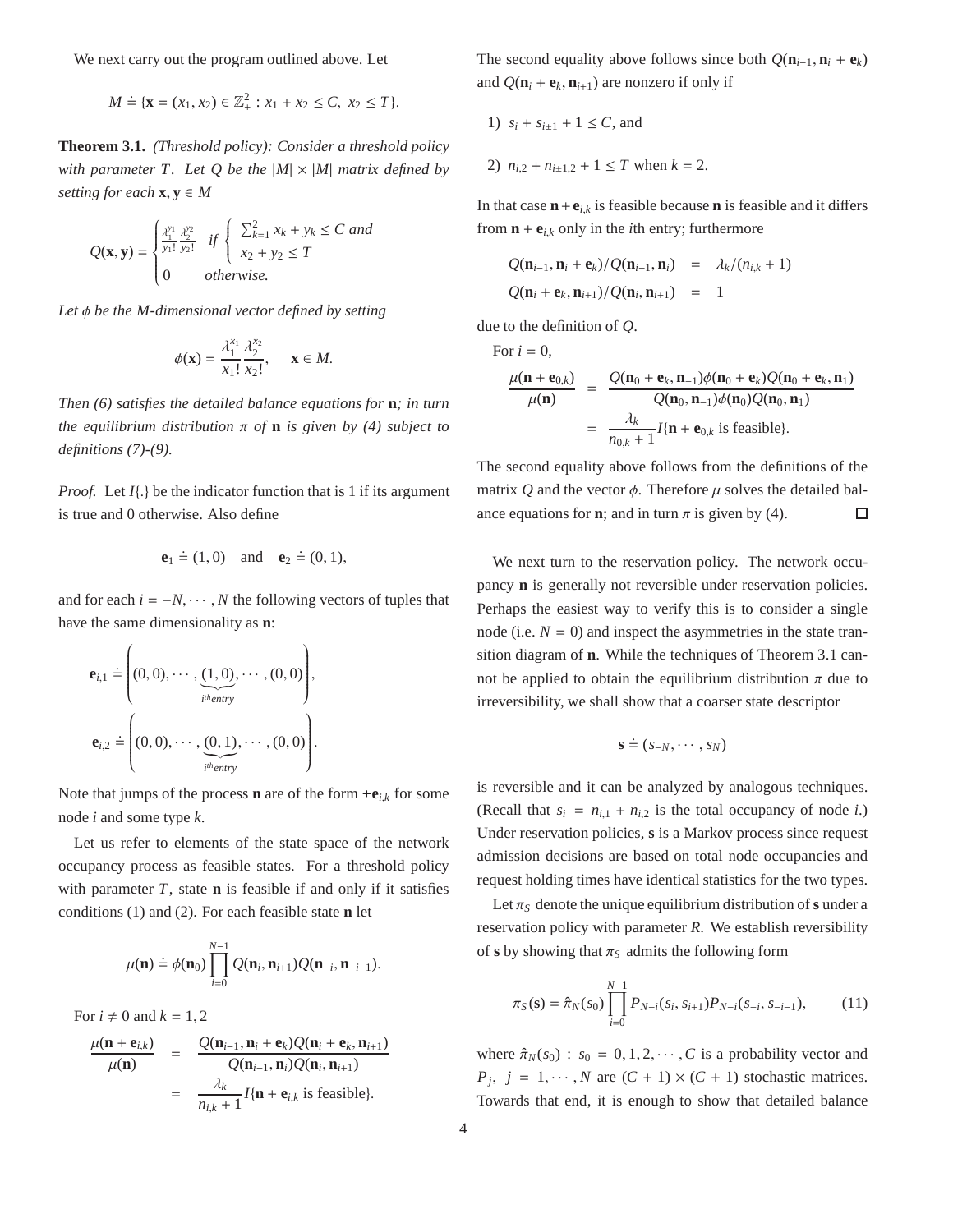equations for **s** are satisfied by

$$
\phi(s_0) \prod_{i=0}^{N-1} Q(s_i, s_{i+1}) Q(s_{-i}, s_{-i-1})
$$

for some nonnegative  $(C + 1)$ -dimensional vector  $\phi$  and  $(C +$  $1) \times (C + 1)$  matrix *Q*, since then one can set

$$
P_j(x, y) = \frac{Q(x, y) \sum_{z=0}^{C} Q^{j-1}(y, z)}{\sum_{z=0}^{C} Q^{j}(x, z)}, \quad j = 1, \cdots, N \qquad (12)
$$

and

$$
\hat{\pi}_N(x) = G\phi(x) (\sum_{z=0}^{C} Q^N(x, z))^2
$$
\n(13)

where  $x, y = 0, 1, \dots, C$  and *G* is a normalizing constant.

**Theorem 3.2.** *(Reservation policy): Given a reservation policy with parameter R, let the matrix*  $(O(x, y) : x, y = 0, 1, \dots, C)$ *be defined by setting*

$$
Q(x, y) = \begin{cases} \frac{(\lambda_1 + \lambda_2)^y}{y!} & \text{if } x + y \le C, \text{ and } y \le R\\ \frac{(\lambda_1 + \lambda_2)^R \lambda_1^{y-R}}{y!} & \text{if } x + y \le C, \text{ and } y > R\\ 0 & \text{otherwise,} \end{cases}
$$

*and for*  $x = 0, 1, \dots, C$  *let* 

$$
\phi(x) = \begin{cases} \frac{(\lambda_1 + \lambda_2)^x}{x!} & \text{if } x < R\\ \frac{(\lambda_1 + \lambda_2)^R \lambda_1^{(x-R)}}{x!} & \text{if } x \ge R. \end{cases}
$$

*Then*  $\pi_S$  *is given by (11) subject to definitions (12)–(13).* 

*Proof.* The theorem is proved by verifying the detailed balance equations as in the proof of Theorem 3.1 and thus the proof is omitted. □

## **4. Approximations for Large Topologies**

In this section we consider an approximate method that entails further computational reductions, and that is asymptotically exact as *N* tends to  $\infty$ . The approximation is based on the observation that in a large linear topology most of the nodes are far away from the two network boundaries; if the teletraffic statistics are homogeneous in the network then marginal distributions of the network occupancy **n** become almost uniform and the concept of a typical node emerges as  $N$  tends  $\infty$ . A good candidate for a typical node is the center node whose limiting distribution is determined by the asymptotic characterization of  $P_N$  and  $\hat{\pi}_N$ .

Consider first the threshold policy. Let  $P_j$  and  $\hat{\pi}_N$  be defined by equalities (7) and (8) respectively, and define

$$
P(\mathbf{x}, \mathbf{y}) = \lim_{N \to \infty} P_N(\mathbf{x}, \mathbf{y})
$$

$$
\hat{\pi}(\mathbf{x}) = \lim_{N \to \infty} \hat{\pi}_N(\mathbf{x})
$$

for  $\mathbf{x}, \mathbf{y} \in M$ . The above limits exist and can be characterized. Namely, *Q* is a non-negative primitive matrix, i.e., there exists an integer  $j > 0$  such that all entries of  $Q<sup>j</sup>$  are strictly positive. Therefore by [12, Theorem 1.2]

$$
\lim_{j \to \infty} \frac{Q^j(\mathbf{x}, \mathbf{y})}{\sigma^j} = \mathbf{w}(\mathbf{x}) \mathbf{v}(\mathbf{y}),\tag{14}
$$

where  $\sigma$  is the largest eigenvalue of *Q* and  $\mathbf{w} = (\mathbf{w}(\mathbf{x}) : \mathbf{x} \in M)$ and  $\mathbf{v} = (\mathbf{v}(\mathbf{x}) : \mathbf{x} \in M)$  are respectively the corresponding right and left eigenvectors, normalized such that  $\mathbf{v}'\mathbf{w} = 1$ . It can be verified that *Q* is irreducible so **w** and **v** are unique up to a multiplicative constant and in turn the right hand side of equality (14) is well-defined. By substituting  $(14)$  in  $(7)$  and  $(8)$ we obtain respectively

$$
P(\mathbf{x}, \mathbf{y}) = \frac{Q(\mathbf{x}, \mathbf{y}) \mathbf{w}(\mathbf{y})}{\sigma \mathbf{w}(\mathbf{x})}
$$

$$
\hat{\pi}(\mathbf{x}) = G_o \frac{\lambda_1^{x_1} \lambda_2^{x_2}}{x_1! \, x_2!} \mathbf{w}(\mathbf{x})^2
$$

for some normalizing constant *Go*.

The blocking probability of type 1 requests arriving at a typical node can now be approximated by

$$
B_1^{(0)} = 1 - \sum_{\mathbf{x}} \hat{\pi}(\mathbf{x}) \left( 1 - \sum_{\mathbf{y}:x_1 + x_2 + y_1 + y_2 = C} P(\mathbf{x}, \mathbf{y}) \right)^2,
$$

which is the probability that a random vector  $(\mathbf{x}_-, \mathbf{x}_0, \mathbf{x}_+) \in M^3$ with distribution  $P(\mathbf{x}_o, \mathbf{x}_-) \hat{\pi}(\mathbf{x}_o) P(\mathbf{x}_o, \mathbf{x}_+)$  satisfies  $x_{-,1} + x_{-,2} + x_{-}$  $x_{o,1} + x_{o,2} = C$  or  $x_{+,1} + x_{+,2} + x_{o,1} + x_{o,2} = C$ . Analogously, for type 2 requests

$$
B_2^{(0)} = 1 - \sum_{\mathbf{x}} \hat{\pi}(\mathbf{x}) \left( 1 - \sum_{\mathbf{y}: x_2 + y_2 = T} P(\mathbf{x}, \mathbf{y}) \right)^2.
$$

The revenue rate *per node*,  $\frac{W}{2N+1}$ , is then approximately

$$
r_1 \lambda_1 (1 - B_1^{(0)}) + r_2 \lambda_2 (1 - B_2^{(0)}).
$$
 (15)

This approximation is asymptotically exact as  $N \to \infty$ .

A similar procedure can be applied to the reservation policy. In this case, the limits  $\hat{\pi}(x) = \lim_{N \to \infty} \hat{\pi}_N(x)$  and  $P(x, y) =$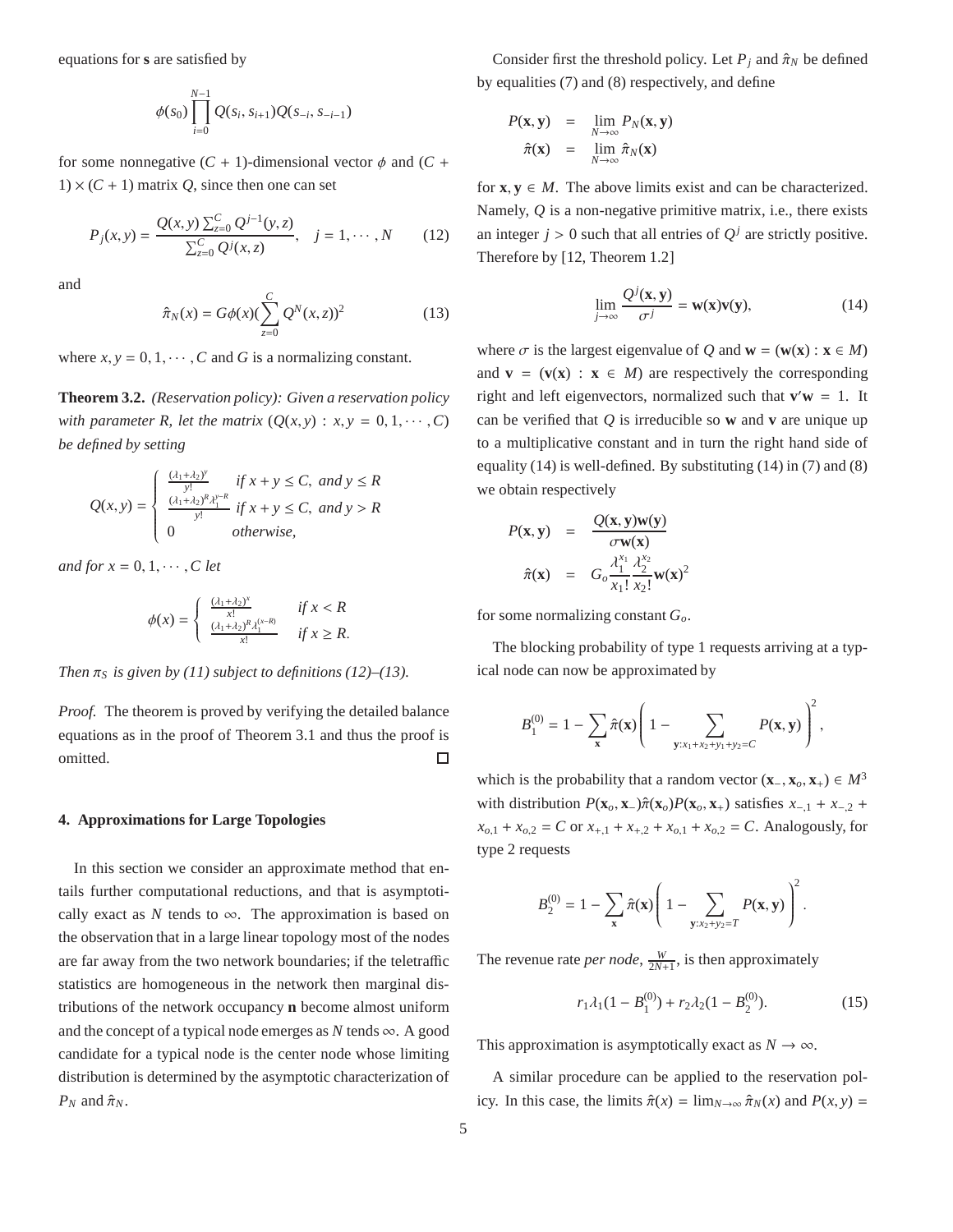$\lim_{N\to\infty} P_N(x, y)$  are given by

$$
\hat{\pi}(x) = \begin{cases}\nG_* \frac{(\lambda_1 + \lambda_2)^x}{x!} \mathbf{w}(x)^2 & 0 \le x < R \\
G_* \frac{(\lambda_1 + \lambda_2)^T \lambda_1^{(x-T)}}{x!} \mathbf{w}(x)^2 < R \le x \le C,\n\end{cases}
$$

where *G*<sup>∗</sup> is a constant, and

$$
P(x, y) = \frac{Q(x, y)w(y)}{\sigma w(x)}.
$$

Here, as before, **w** and **v** are properly normalized right and left eigenvectors corresponding to the largest eigenvalue  $\sigma$  of the matrix *Q* defined in Theorem 3.2. In turn,

$$
B_1^{(0)} = 1 - \sum_{x=0}^{C} \hat{\pi}(x) (1 - \sum_{y:x+y=C} P(x, y))^2,
$$
  
\n
$$
B_2^{(0)} = 1 - \sum_{x=0}^{R-1} \hat{\pi}(x) (1 - \sum_{y:x+y=C} P(x, y))^2
$$

and rate of revenue per node is approximated as in (15).

## **5. Revenue Comparison**

In this section, we compute the highest revenue per node under each policy (over possible policy parameters) for the case  $N = \infty$ . For example, for the threshold policy, the revenue values are computed for all possible threshold parameters and the maximum value is picked. We refer to such value as *Wopt*. Figure 1 depicts *Wopt* under each policy for different values of *r*<sup>2</sup> with values on both axes normalized by  $r_1$ . The results are obtained for  $C = 10$  channels and  $\lambda_1 = \lambda_2 = 5.0$  requests per unit time. Note here that the displayed revenue values for the complete sharing policy are restricted to the range  $0.6 \le \frac{r_2}{r_1} \le 1.0$  as those achieved below this range are fairly low. The figure shows that for  $r_2 \ll r_1$ , admitting type 2 requests leads to a loss in revenue and hence to negative profitability. In this case all the policies except the complete sharing policy have mechanisms to block type 2 traffic and thus perform better. For  $r_2 > 0.4r_1$ the reservation policy starts performing strictly better than the other policies. For  $r_2 > 0.6r_1$  the threshold policy outperforms the complete partitioning policy, and the revenue gap widens as *r*<sup>2</sup> increases since type 2 traffic becomes more rewarding and statistical multiplexing yields strictly better results than the separation of the two traffic streams. Finally, if  $r_2 = r_1$ , the maximum revenue under the threshold policy is achieved by letting  $T = C$ , in which case the policy becomes complete sharing and hence the two policies yield the same revenue.



Figure 1: Optimal revenue rates per node for an infinitely extended topology with  $C = 10$  and  $\lambda_1 = \lambda_2 = 5.0$ .

#### **6. Generalizations**

The analytical technique of Section 3 can be generalized in a number of directions at the expense of some notational burden. Specifically, analysis of (i) networks with node-dependent arrival rates, (ii) threshold and reservation policies with nodedependent parameters, and (iii) three or more request types each subject to different reservation parameters can be carried out by redefining matrices  $\phi$  and  $Q$  in a way to mimic the general procedure followed here. The analysis can also be generalized to arbitrary acyclic (tree) topologies. This extension differs from the program presented here not in the guessing of matrices *Q* and  $\pi$ , but in the mechanism of passage to  $P_i$  and  $\hat{\pi}$ . Although it is rather rudimentary given the present analysis, the extension requires proper notation and it is omitted for space limitations.

### **References**

- [1] B. Miller, "A queueing reward system with several customer classes," *Management Sci.*, vol. 16, pp. 234-245, 1967.
- [2] S. Jordan and P. Varaiya, "Control of multiple service, multiple resource communication networks," *IEEE Transactions on Communications*, vol. 42, no. 11, pp. 2979–2988, Nov. 1994.
- [3] F. Spitzer, "Random fields and interacting particle systems," *Mathematical Association of America*, 1971.
- [4] F. P. Kelly, "Stochastic models of computer communication systems," *Journal of the Royal Statistical Society*, vol. 47, pp. 379–395, 1985.
- [5] S. Zachary and I. Zeidins, "Loss networks and Markov random fields," *Journal of Applied Probability*, vol. 36, pp. 403–414, 1999.
- [6] M. Alanyali, "Blocking bounds for random channel selection on tree topologies," *IEEE Transactions on Information Theory,* vol. 53, no. 12, pp. 4750–4755, 2007.
- [7] F. P. Kelly, Routing and Capacity Allocation in Networks with Trunk Reservation, *Math. of Oper. Res.,* vol. 15, no. 4, pp. 771–793, 1990.